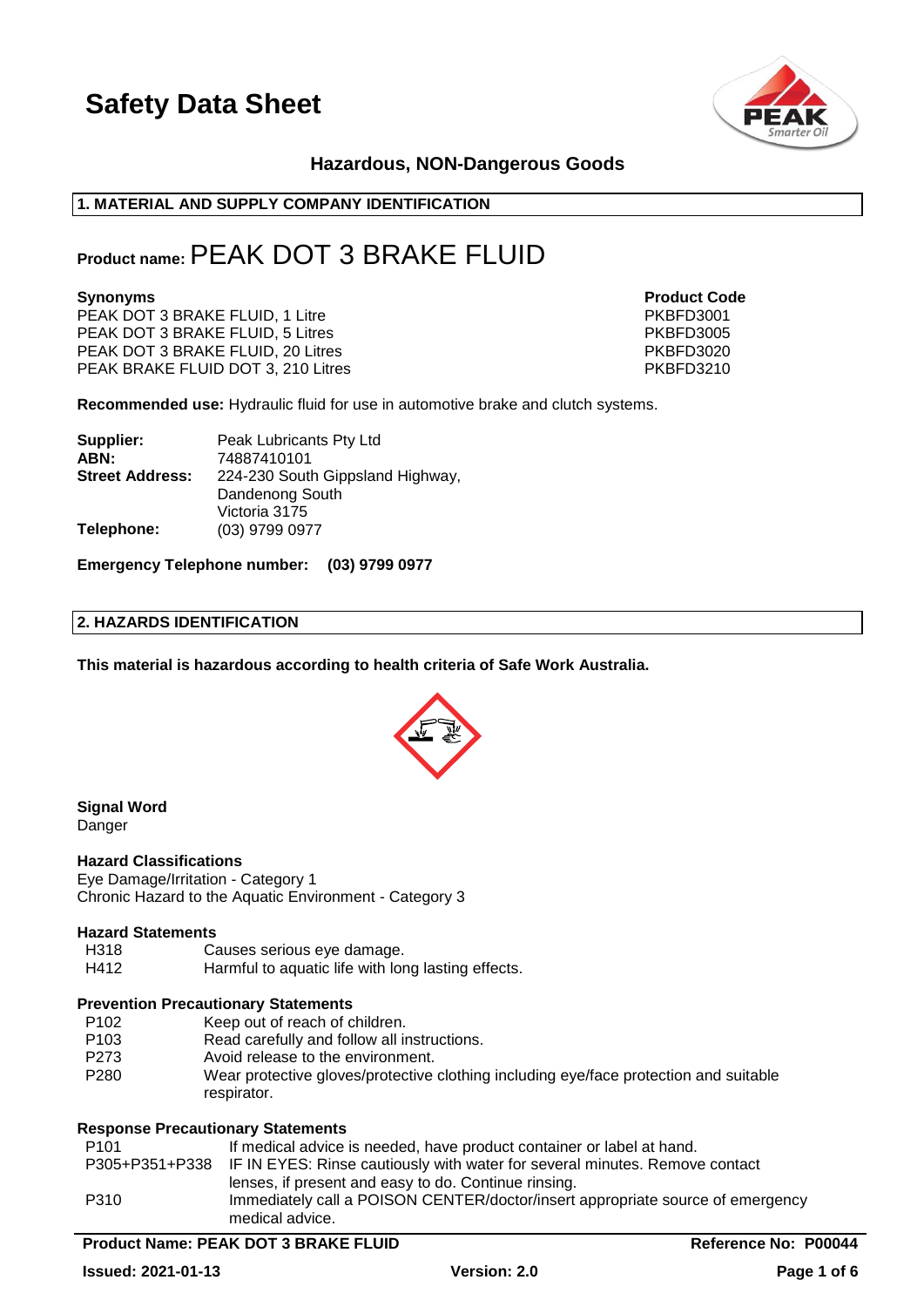



**Storage Precautionary Statement** Not allocated

### **Disposal Precautionary Statement**

P501 Dispose of contents/container in accordance with local, regional, national and international regulations.

### **Poison Schedule:** Not Applicable

### **DANGEROUS GOOD CLASSIFICATION**

Not classified as Dangerous Goods by the criteria of the "Australian Code for the Transport of Dangerous Goods by Road & Rail" and the "New Zealand NZS5433: Transport of Dangerous Goods on Land".

| <b>3. COMPOSITION INFORMATION</b>                                                                                                                                 |                                   |                                                                                        |
|-------------------------------------------------------------------------------------------------------------------------------------------------------------------|-----------------------------------|----------------------------------------------------------------------------------------|
| <b>CHEMICAL ENTITY</b>                                                                                                                                            | CAS NO                            | <b>PROPORTION</b>                                                                      |
| Ethanol, 2-[2-(2-butoxyethoxy)ethoxy]-<br>Phenol, 2-(1,1-dimethylethyl)-4,6-dimethyl-<br>2-Propanol, 1,1'-iminobis-<br>Ingredients determined to be Non-Hazardous | 143-22-6<br>1879-09-0<br>110-97-4 | $10 - 30 \%$ (w/w)<br>$1 - 10 \%$ (w/w)<br>$1 - 10 \%$ (w/w)<br><b>Balance</b><br>100% |
|                                                                                                                                                                   |                                   |                                                                                        |

### **4. FIRST AID MEASURES**

If poisoning occurs, contact a doctor or Poisons Information Centre (Phone Australia 131 126, New Zealand 0800 764 766).

**Inhalation:** Remove victim from exposure - avoid becoming a casualty. Remove contaminated clothing and loosen remaining clothing. Allow patient to assume most comfortable position and keep warm. Keep at rest until fully recovered. Seek medical advice if effects persist.

**Skin Contact:** If skin or hair contact occurs, remove contaminated clothing and flush skin and hair with running water. If swelling, redness, blistering or irritation occurs seek medical assistance.

**Eye contact:** Immediately irrigate with copious quantities of water for 15 minutes. Eyelids to be held open. Remove clothing if contaminated and wash skin. Urgently seek medical assistance. Transport to hospital or medical centre.

**Ingestion:** Rinse mouth with water. If swallowed, do NOT induce vomiting. Give a glass of water to drink. Never give anything by the mouth to an unconscious patient. If vomiting occurs give further water. Seek medical advice.

**PPE for First Aiders:** Wear safety shoes, overalls, gloves, safety glasses. Available information suggests that gloves made from nitrile rubber should be suitable for intermittent contact. However, due to variations in glove construction and local conditions, the user should make a final assessment. Always wash hands before smoking, eating, drinking or using the toilet. Wash contaminated clothing and other protective equipment before storing or re-using.

**Notes to physician:** Treat symptomatically. Can cause corneal burns.

|                          | <b>5. FIRE FIGHTING MEASURES</b> |     |        |
|--------------------------|----------------------------------|-----|--------|
|                          |                                  |     |        |
| $\overline{\phantom{a}}$ | __________________               | . . | ------ |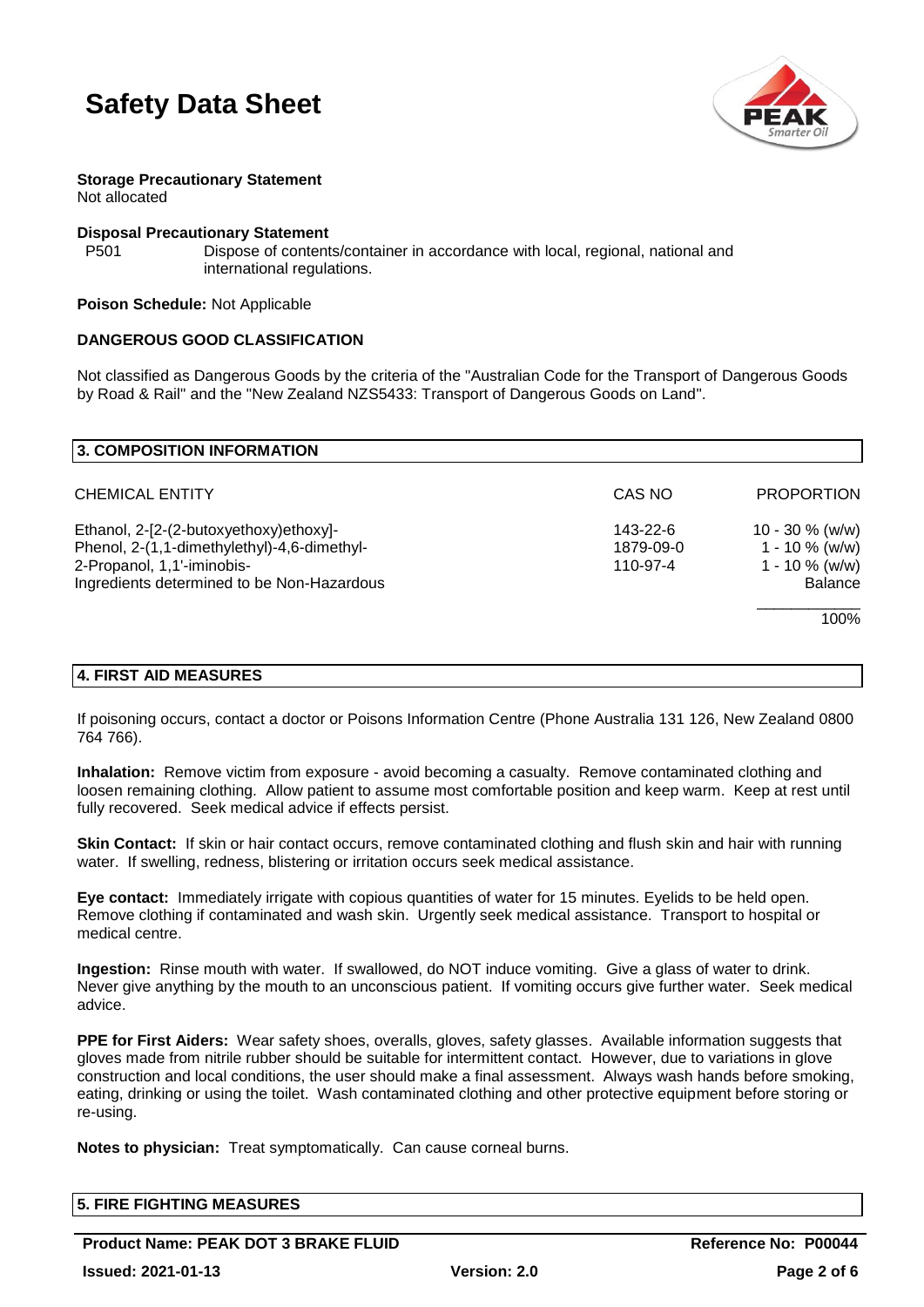

**Hazchem Code:** Not applicable.

**Suitable extinguishing media:** If material is involved in a fire use water fog (or if unavailable fine water spray), alcohol resistant foam, standard foam, dry agent (carbon dioxide, dry chemical powder).

**Specific hazards:** Combustible material.

**Fire fighting further advice:** On burning or decomposing may emit toxic fumes. Fire fighters to wear selfcontained breathing apparatus and suitable protective clothing if risk of exposure to vapour or products of combustion or decomposition.

### **6. ACCIDENTAL RELEASE MEASURES**

### **SMALL SPILLS**

Wear protective equipment to prevent skin and eve contamination. Avoid inhalation of vapours or dust. Wipe up with absorbent (clean rag or paper towels). Collect and seal in properly labelled containers or drums for disposal.

### **LARGE SPILLS**

Clear area of all unprotected personnel. Slippery when spilt. Avoid accidents, clean up immediately. Wear protective equipment to prevent skin and eye contamination and the inhalation of vapours. Work up wind or increase ventilation. Contain - prevent run off into drains and waterways. Use absorbent (soil, sand or other inert material). Collect and seal in properly labelled containers or drums for disposal. If contamination of crops, sewers or waterways has occurred advise local emergency services.

### **Dangerous Goods - Initial Emergency Response Guide No:** Not applicable

### **7. HANDLING AND STORAGE**

**Handling:** Avoid eye contact and repeated or prolonged skin contact. Avoid inhalation of vapour, mist or aerosols.

**Storage:** Store in a cool, dry, well-ventilated place and out of direct sunlight. Store away from foodstuffs. Store away from incompatible materials described in Section 10. Store away from sources of heat and/or ignition. Keep container standing upright. Keep containers closed when not in use - check regularly for leaks.

### **8. EXPOSURE CONTROLS / PERSONAL PROTECTION**

**National occupational exposure limits:** No value assigned for this specific material by Safe Work Australia.

**Biological Limit Values:** As per the "National Model Regulations for the Control of Workplace Hazardous Substances (Safe Work Australia)" the ingredients in this material do not have a Biological Limit Allocated.

**Engineering Measures:** Natural ventilation should be adequate under normal use conditions.

**Personal Protection Equipment:** SAFETY SHOES, OVERALLS, GLOVES, SAFETY GLASSES.

Personal protective equipment (PPE) must be suitable for the nature of the work and any hazard associated with the work as identified by the risk assessment conducted.

Wear safety shoes, overalls, gloves, safety glasses. Available information suggests that gloves made from nitrile rubber should be suitable for intermittent contact. However, due to variations in glove construction and local conditions, the user should make a final assessment. Always wash hands before smoking, eating, drinking or using the toilet. Wash contaminated clothing and other protective equipment before storing or re-using.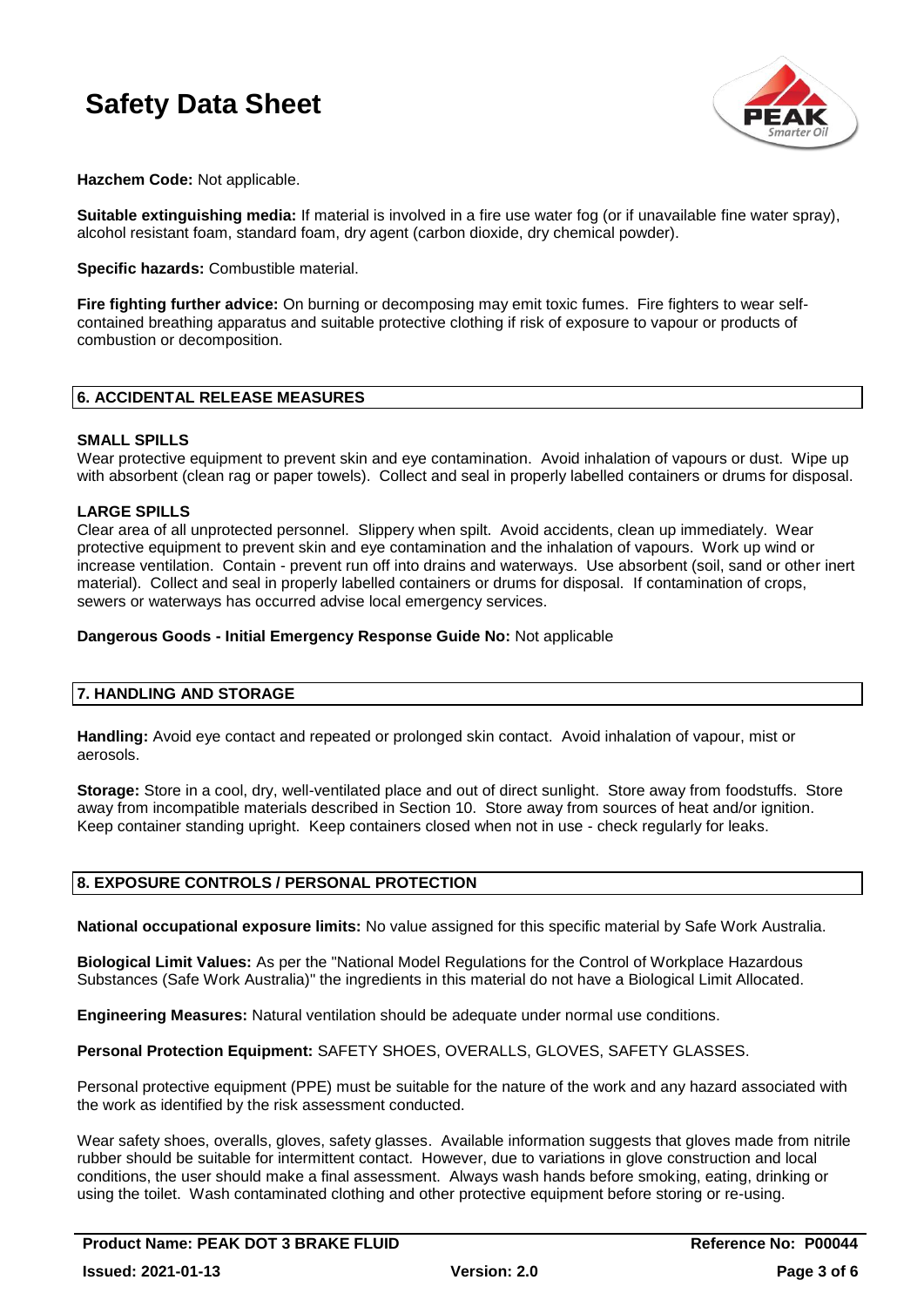

**Hygiene measures:** Keep away from food, drink and animal feeding stuffs. When using do not eat, drink or smoke. Wash hands prior to eating, drinking or smoking. Avoid contact with clothing. Avoid eye contact and repeated or prolonged skin contact. Avoid inhalation of vapour, mist or aerosols. Ensure that eyewash stations and safety showers are close to the workstation location.

### **9. PHYSICAL AND CHEMICAL PROPERTIES**

| Form:<br>Colour:<br>Odour:              | Liquid<br>Transparent amber clear<br>N Av |                     |
|-----------------------------------------|-------------------------------------------|---------------------|
| Solubility:                             |                                           | Miscible with water |
| <b>Specific Gravity:</b>                |                                           | 1.06 1.08           |
| <b>Relative Vapour Density (air=1):</b> |                                           | >1                  |
| Vapour Pressure (20 °C):                |                                           | N Av                |
| Flash Point (°C):                       |                                           | N App               |
| Flammability Limits (%):                |                                           | N App               |
| Autoignition Temperature (°C):          |                                           | N Av                |
| Melting Point/Range (°C):               |                                           | -40                 |
| <b>Boiling Point/Range (°C):</b>        |                                           | >230                |
| pH:                                     |                                           | 9.3                 |
| <b>Viscosity:</b>                       |                                           | N Av                |
| Total VOC (g/Litre):                    |                                           | N Av                |

(Typical values only - consult specification sheet)  $N Av = Not available, N App = Not applicable$ 

### **10. STABILITY AND REACTIVITY**

**Chemical stability:** This material is thermally stable when stored and used as directed.

**Conditions to avoid:** Elevated temperatures and sources of ignition.

**Incompatible materials:** Oxidising agents.

**Hazardous decomposition products:** Oxides of carbon and nitrogen, smoke and other toxic fumes.

**Hazardous reactions:** No known hazardous reactions.

### **11. TOXICOLOGICAL INFORMATION**

No adverse health effects expected if the product is handled in accordance with this Safety Data Sheet and the product label. Symptoms or effects that may arise if the product is mishandled and overexposure occurs are:

### **Acute Effects**

**Inhalation:** Material may be an irritant to mucous membranes and respiratory tract.

**Skin contact:** Contact with skin may result in irritation.

**Ingestion:** Swallowing can result in nausea, vomiting and irritation of the gastrointestinal tract.

**Eye contact:** A severe eye irritant. Corrosive to eyes: contact can cause corneal burns. Contamination of eyes can result in permanent injury.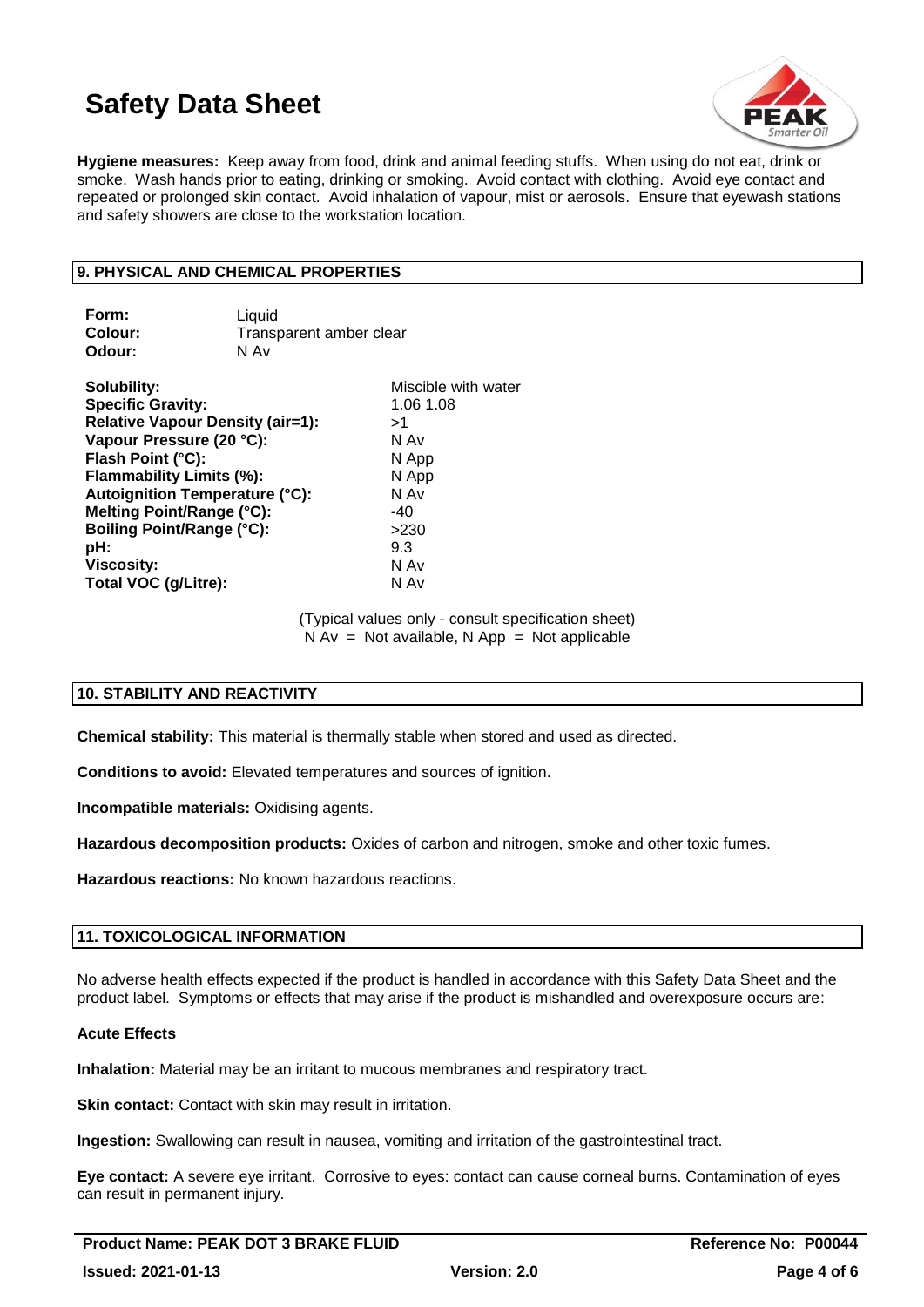

### **Acute toxicity**

**Inhalation:** This material has been classified as non-hazardous. Acute toxicity estimate (based on ingredients): LC50 > 20.0 mg/L for vapours or LC50 > 5.0 mg/L for dust and mist or LC50 > 20,000 ppm for gas

**Skin contact:** This material has been classified as non-hazardous. Acute toxicity estimate (based on ingredients): >2,000 mg/Kg bw

**Ingestion:** This material has been classified as non-hazardous. Acute toxicity estimate (based on ingredients): >2,000 mg/Kg bw

**Corrosion/Irritancy:** Eye: this material has been classified as not corrosive or irritating to eyes. Skin: this material has been classified as not corrosive or irritating to skin.

**Sensitisation:** Inhalation: this material has been classified as not a respiratory sensitiser. Skin: this material has been classified as not a skin sensitiser.

**Aspiration hazard:** This material has been classified as non-hazardous.

**Specific target organ toxicity (single exposure):** This material has been classified as non-hazardous.

### **Chronic Toxicity**

**Mutagenicity:** This material has been classified as non-hazardous.

**Carcinogenicity:** This material has been classified as non-hazardous.

**Reproductive toxicity (including via lactation):** This material has been classified as non-hazardous.

**Specific target organ toxicity (repeat exposure):** This material has been classified as non-hazardous.

### **12. ECOLOGICAL INFORMATION**

Avoid contaminating waterways.

**Acute aquatic hazard:** This material has been classified as non-hazardous. Acute toxicity estimate (based on ingredients): >100 mg/L

**Long-term aquatic hazard:** This material has been classified as a Category Chronic 3 Hazard. Non-rapidly or rapidly degradable substance for which there are adequate chronic toxicity data available OR in the absence of chronic toxicity data, Acute toxicity estimate (based on ingredients): 10 - 100 mg/L, where the substance is not rapidly degradable and/or BCF  $\geq$  500 and/or log K<sub>ow</sub>  $\geq$  4.

**Ecotoxicity:** No information available.

**Persistence and degradability:** No information available.

**Bioaccumulative potential:** No information available.

**Mobility:** No information available.

### **13. DISPOSAL CONSIDERATIONS**

Persons conducting disposal, recycling or reclamation activities should ensure that appropriate personal protection equipment is used, see "Section 8. Exposure Controls and Personal Protection" of this SDS.

If possible material and its container should be recycled. If material or container cannot be recycled, dispose in